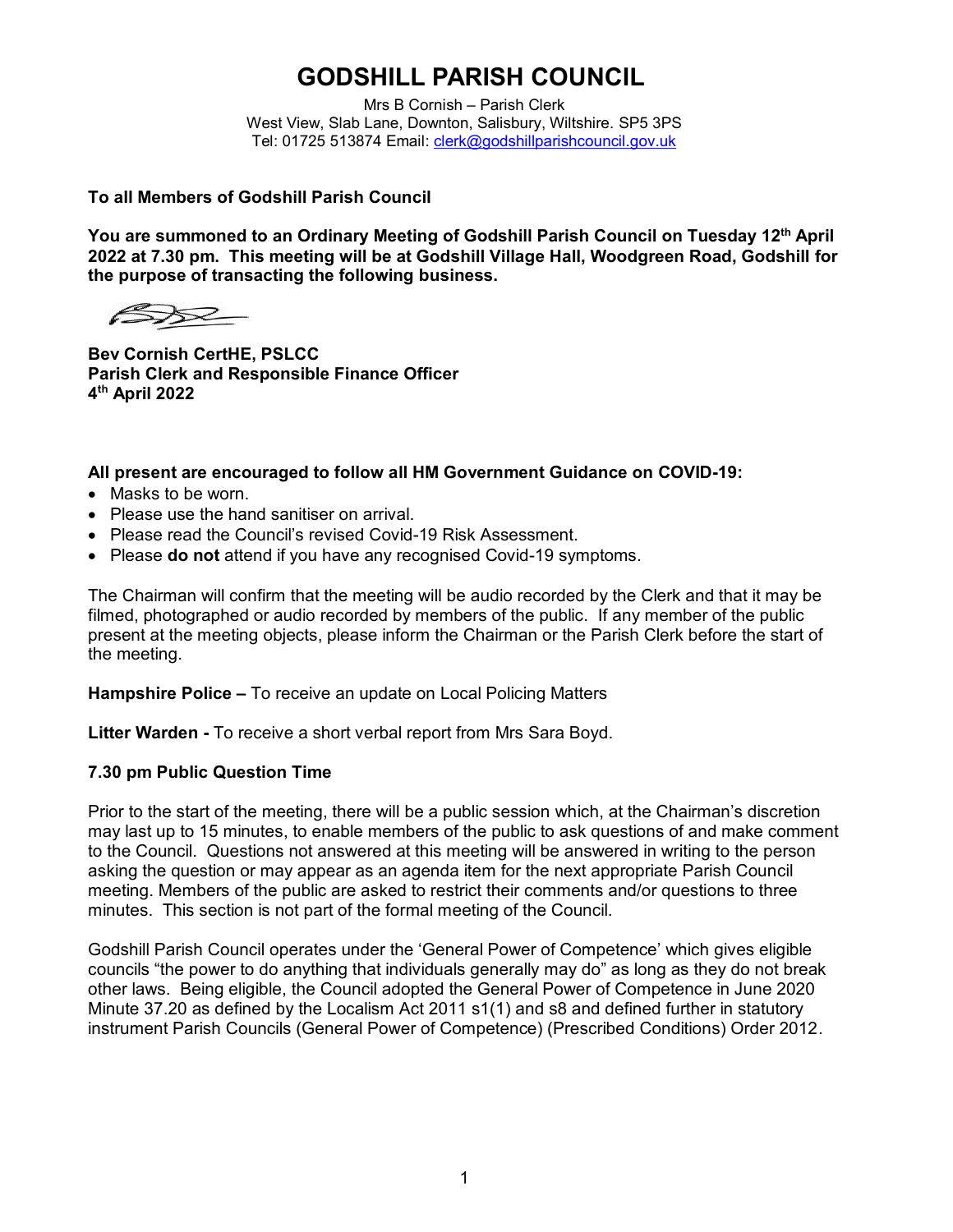## **Agenda**

## **184.21 Business Raised During Public Question Time**

To resolve to refer any business raised by the public in public discussion, and any other matters or items of information from councillors, to a future meeting or to resolve to agree on any other action.

#### **185.21 Apologies**

To receive apologies for absence.

Members who cannot attend a meeting shall tender their apologies to the Parish Clerk prior to the meeting as, under Section 85(1) of the Local Government Act 1972, the members present must decide whether the reason(s) for a member's absence shall be accepted.

## **186.21 Declarations of Interest:**

- a. To receive **Declarations of Interest** in respect of matters contained in this agenda, in accordance with the provisions of the Localism Act 2011 in respect of members and in accordance with the provisions of the Local Government Act 1972 in respect of officers.
- b. To consider any **Dispensation Requests** received by the Parish Clerk and not previously considered.

## **187.21 Minutes**

To resolve to approve the Minutes of the Ordinary Meeting held on 15<sup>th</sup> March 2022.

#### **188.21 Clerk's Report**

To resolve to note Clerk's Report providing information on recent issues and work completed.

#### **189.21 Planning and Tree Works Applications:**

#### **Planning Application No. 21/00807 (AMENDED PLAN)**

**Paysanne, Godshill Wood -** Application to vary condition 2 of planning permission 18/00262 for Dwelling; detached garage with office over; sewage treatment plant; details of lighting; demolition of existing dwelling and outbuilding to allow minor material amendment.

#### **Planning Application No. CONS/22/0148**

**Land At Brunes Purlieu, Purlieu Lane, Godshill -** Prune 1 x group of Mixed tree species, predominately Oak trees.

# **190.21 Cyber Security Insurance**

To consider a quote of £319.20 from Arthur J Gallagher for the annual provision of Cyber Security Insurance and to resolve to agree on the actions to be taken.

#### **191.21 Recording of Meetings Protocol**

To consider and resolve to approve a Protocol for the recording of parish council meetings. (Appendix A)